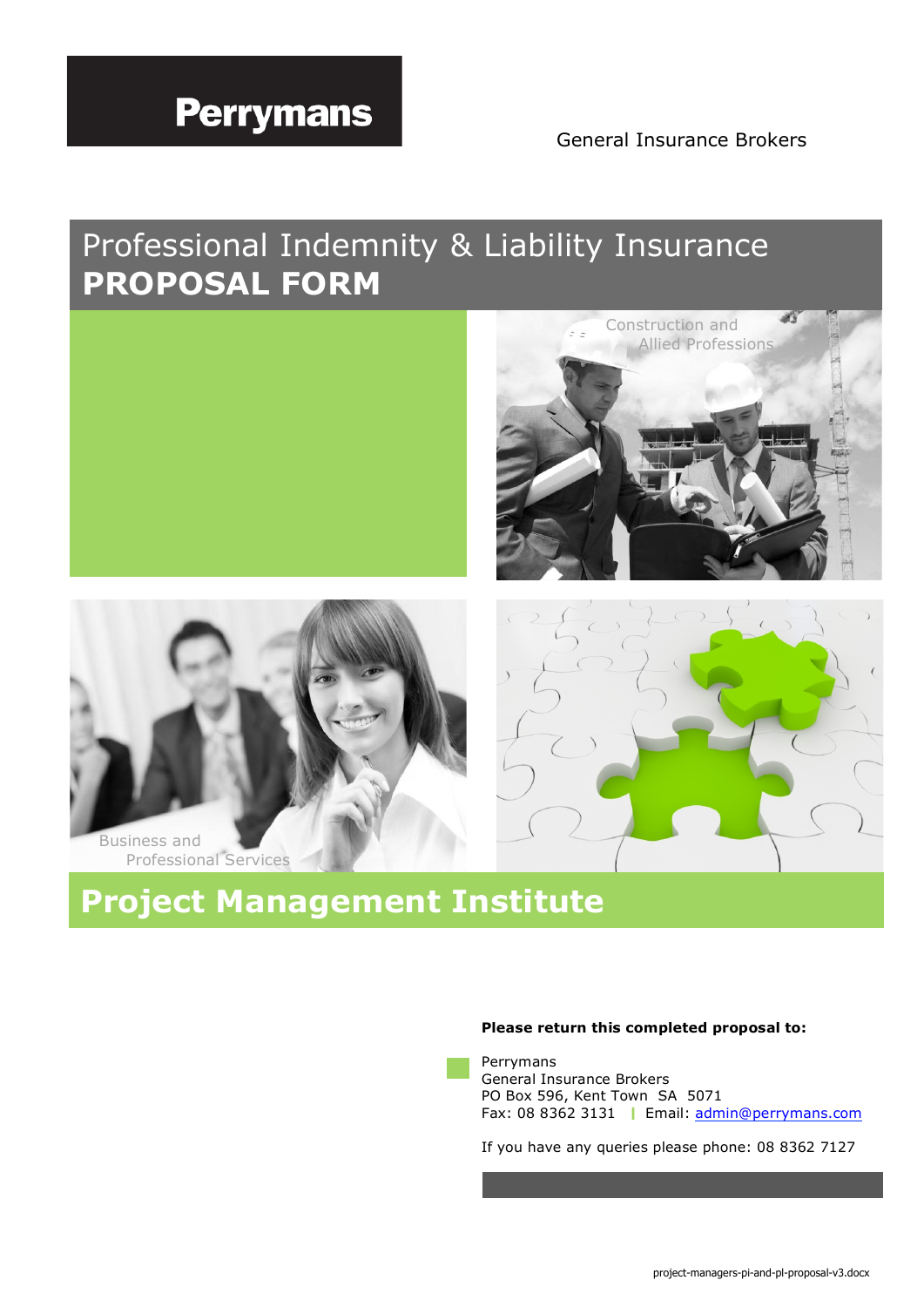## **Project Managers** PI & PL Proposal

#### **PLEASE READ THE FOLLOWING NOTICES BEFORE COMPLETING THIS PROPOSAL FORM.**

#### **Your Duty of Disclosure – Contracts of General Insurance**

Before you enter into a contract of general insurance with an Insurer, you have a duty, under the Insurance Contracts Act 1984, to disclose to the Insurer every matter that you know, or could reasonably be expected to know, is relevant to the Insurer's decision whether to accept the risk of the insurance and, if so, on what terms.

You have the same duty to disclose those matters to the Insurer before you renew, extend, vary or reinstate a contract of general insurance. Your duty however does not require disclosure of any matter:

- that diminishes the risk to be undertaken by the Insurer;
- that is of common knowledge;
- that your Insurer knows or, in the ordinary course of their business, ought to know;

as to which compliance with your duty is waived by the Insurer.

#### **Non-Disclosure**

If you fail to comply with your duty of disclosure, the Insurer may be entitled to reduce their liability under the contract in respect of a claim and/ or may cancel the contract.

If your non-disclosure is fraudulent, the Insurer may also have the option of avoiding the contract from its beginning.

#### **Change of Risk or Circumstances**

The terms and conditions of any insurance policy offered by the Insurer will be based on the information provided to the Insurer.

If any material change occurs to the information provided on or with this proposal form prior to the inception of the policy, it is essential that the Insurer is advised of the same prior to inception of any policy. Failure to do so on your part may prejudice any subsequent claim under the policy and/ or the continuation of the insurance contract.

#### **Claims Made Policy – Professional Indemnity Policy**

Any insurance contract (policy) that may be offered on the basis of this proposal form will provide insurance on a "claims made" basis.

This means that the policy will indemnify you for claims made against you and notified to the Insurer during the period of insurance. The policy will also respond to the written notification of facts that might give rise to a claim pursuant to Section 40(3) of the Insurance Contracts Act 1984 which states;

"*Where the insured gave notice in writing to the insurer of facts that might give rise to a claim against the insured as soon as was reasonably practicable after the insured became aware of those facts but before the insurance cover provided by the contract expired, the insurer is not relieved of liability under the contract in respect of the claim, when made, by reason only that it was made after the expiration of the period of the insurance cover provided by the contract.*"

The policy does not provide indemnity in relation to:

- events that occurred prior to the retroactive date, if any, specified in the policy;
- claims notified or arising out of circumstances notified under any previous policy;
- claims made against you prior to the commencement of the period of insurance;
- claims made against you after the expiry of the period of insurance;
- claims arising out of claims or circumstances noted on this proposal form or any previous proposal form;
- claims arising out of any facts or circumstances known to you at the commencement of the period of insurance where such facts or circumstances would have put a reasonable person in your position on notice that a claim may be made against you in the future.

The indemnity provided by the policy is subject to all the terms and conditions of the policy.

**Surrender or Waiver of any Right of Contribution or Indemnity**

Where another party would be liable to compensate you or hold you harmless for part or all of any loss or damage otherwise covered by the policy, but you have agreed with that party that you would not seek to recover any loss or damage from that party, you are **NOT COVERED** under the policy for any such loss or damage.

#### **Increased Contractual / Assumed Liabilities**

Unless otherwise agreed by the Underwriter/Insurer, Insurance policies **EXCLUDE COVER** in respect of:-

- any liability assumed by the Insured under a contract, including but not limited to any express guarantee, warranty, contractual penalty or liquidated damages, unless such liability would have attached to the Insured in the absence of such contract; or
- any duty or obligation assumed by the Insured that is not assumed in the normal conduct of the Insured business

You should obtain appropriate legal advice before agreeing to or signing any such document.

#### **Not a Renewable Contract**

Any insurance policy offered by the Insurer will terminate at expiry of the specified period of insurance. There is no right to automatic extension or renewal of the policy. If you wish to effect similar insurance for a subsequent period, it will be necessary for you to complete a new proposal form prior to the termination of the expiring policy so that the Insurer may consider whether or not to offer a replacement policy, and if so, on what terms.

#### **Retroactive Liability**

The contract does not provide cover in relation to events that occur before the commencement of the contract unless retroactive liability cover is requested in this proposal form AND THE CONTRACT IS EXTENDED accordingly. If you require further explanation please contact our office.

#### **Average Provision**

One of the insuring provisions of the Professional Indemnity Contract of Insurance provides that where the amount required to dispose of a claim exceeds the limit of the sum insured in the contract the insurer shall be liable only for a part of the total costs and expenses which shall be the same proportion of the total expenses as the contract limit bears to the total amount required to dispose of the claim.

#### **Privacy Policy**

Perryman O'Grady Philpott Pty Ltd trading as Perrymans is conscious of its obligations under the privacy legislation and regulations relating to the way we can collect, use, keep secure and disclose personal information. We have developed a privacy policy which explains what sort of personal information we hold about you and what we do with that information.

For further queries regarding any of the above please our Privacy Officer or refer to our www.perrymans.com/privacy-policy.

#### **Important Instructions for Completing this Proposal Form**

- All questions must be answered in full. Failure to do so may result in delays in providing a quotation or effecting the insurance.
- Where a Yes/No response is indicated please tick or cross the applicable box.
- This form must be signed by at least one principal, partner or director of the principal entity seeking insurance after all necessary enquiries have been made of the principals, partners, directors, employees and Consultants, Subcontractors & Agents of all entities seeking insurance.
- Where there is insufficient space to answer any question, or additional documentation or information is required, please provide same by way of a clearly labelled attachment to this proposal form and specify the applicable attachments in the space provided for each question.
- Provision of CV's and/or Company Capability Statement
- If you require any assistance in completing this proposal form please contact Perrymans.
- If a contract of insurance is agreed, this proposal form will form the basis of the contract.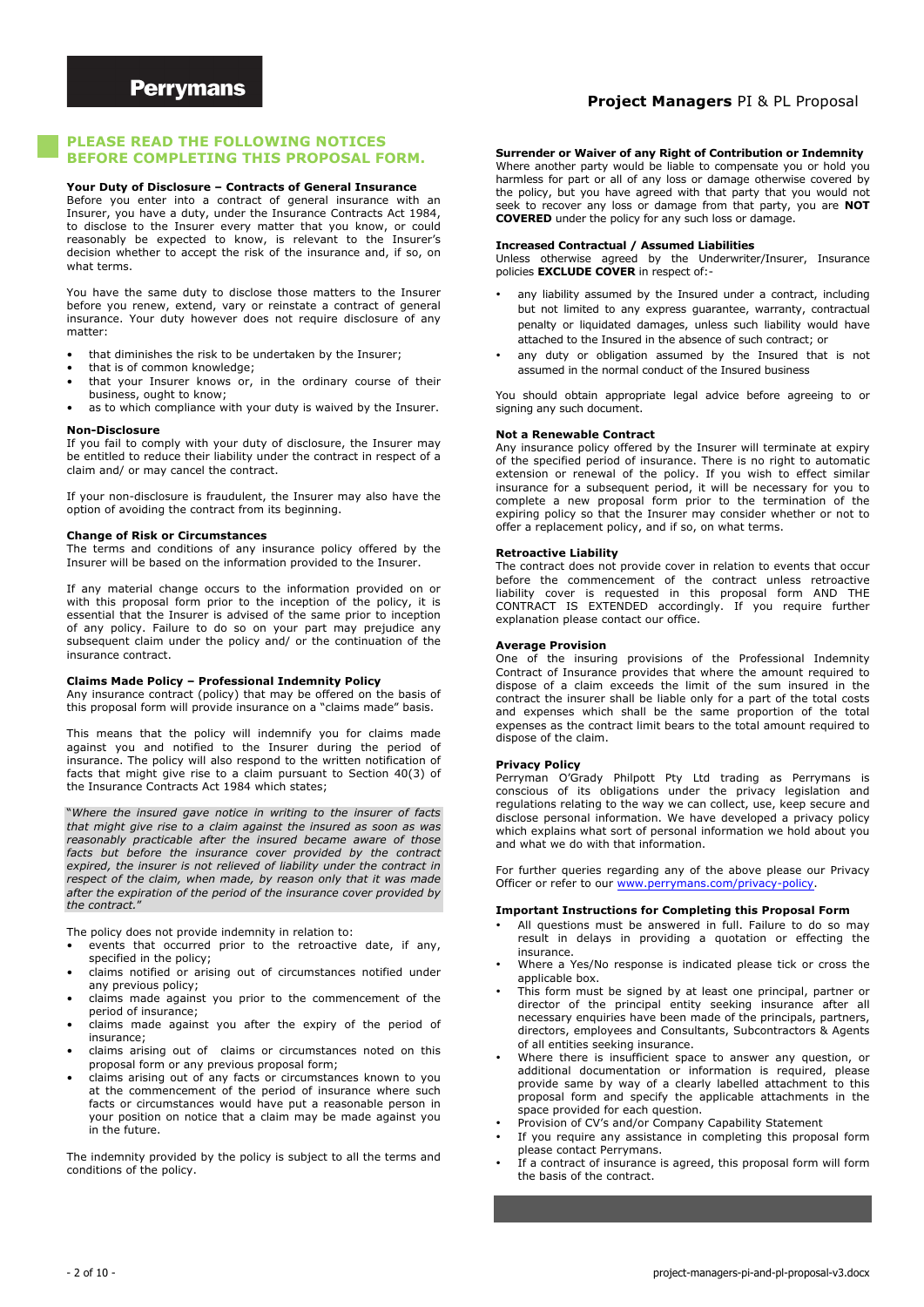## **Project Managers** PI & PL Proposal

#### **SECTION 1: DETAILS OF THE PROPOSER**

| a) | Insured Business/Entity Name(s) ("Proposer") | Date Business Commenced |                                     |  |
|----|----------------------------------------------|-------------------------|-------------------------------------|--|
|    |                                              |                         |                                     |  |
|    |                                              |                         | Please attach if insufficient space |  |
| b) | Insured Sub-Consultants/Contractors:         | Date Commenced          | Date Ceased                         |  |
|    |                                              |                         |                                     |  |

*Please note the above must include current and previous consultants/subcontractors that require cover under this policy. Please attach if insufficient space*

| c) Primary Contact: |                      |                       |
|---------------------|----------------------|-----------------------|
| d) Postal Address:  |                      |                       |
| e) Street Address:  |                      |                       |
|                     |                      |                       |
| g) Web Address:     |                      |                       |
|                     | f) Telephone Number: | Fax Number:<br>Email: |

h) Country or State of Registration: ABN No:

i) **Particulars of All Principals / Partners / Directors** (if insufficient space, please annex additional information).

| Name of Principal /<br><b>Partners / Directors</b> | Age | <b>Qualifications</b> | <b>Years Practising as Principal of</b><br><b>Insured Entity</b> |
|----------------------------------------------------|-----|-----------------------|------------------------------------------------------------------|
|                                                    |     |                       |                                                                  |
|                                                    |     |                       |                                                                  |
|                                                    |     |                       |                                                                  |
|                                                    |     |                       |                                                                  |

- j) Do Principals / Partners / Directors listed above require cover for **Previous Business Entities/Trading names** other than that declared in a)? *If Yes, we will forward a separate declaration for your completion.*  $\Box$  Yes  $\Box$  No  $\Box$
- k) **Staff** (Total Number of :)

|                                      | <b>Number of Part Time</b> | <b>Number of Full Time</b> |
|--------------------------------------|----------------------------|----------------------------|
| Partners, Principals, Directors      |                            |                            |
| Sales Staff etc.                     |                            |                            |
| Consultants, Sub-contractors, Agents |                            |                            |
| Project Management Staff             |                            |                            |
| Office Administration Staff          |                            |                            |
| <b>Total Number of Staff</b>         |                            |                            |

#### **SECTION 2: MEMBERSHIP DETAILS**

| a) | Please advise if you are a member of any professional bodies: |            |  |  |  |
|----|---------------------------------------------------------------|------------|--|--|--|
|    | Australian Institute of Project Management (AIPM)             | Yes $\Box$ |  |  |  |
|    | Project Management Institute (PMI)                            | Yes $\Box$ |  |  |  |
|    | Other Associations:                                           |            |  |  |  |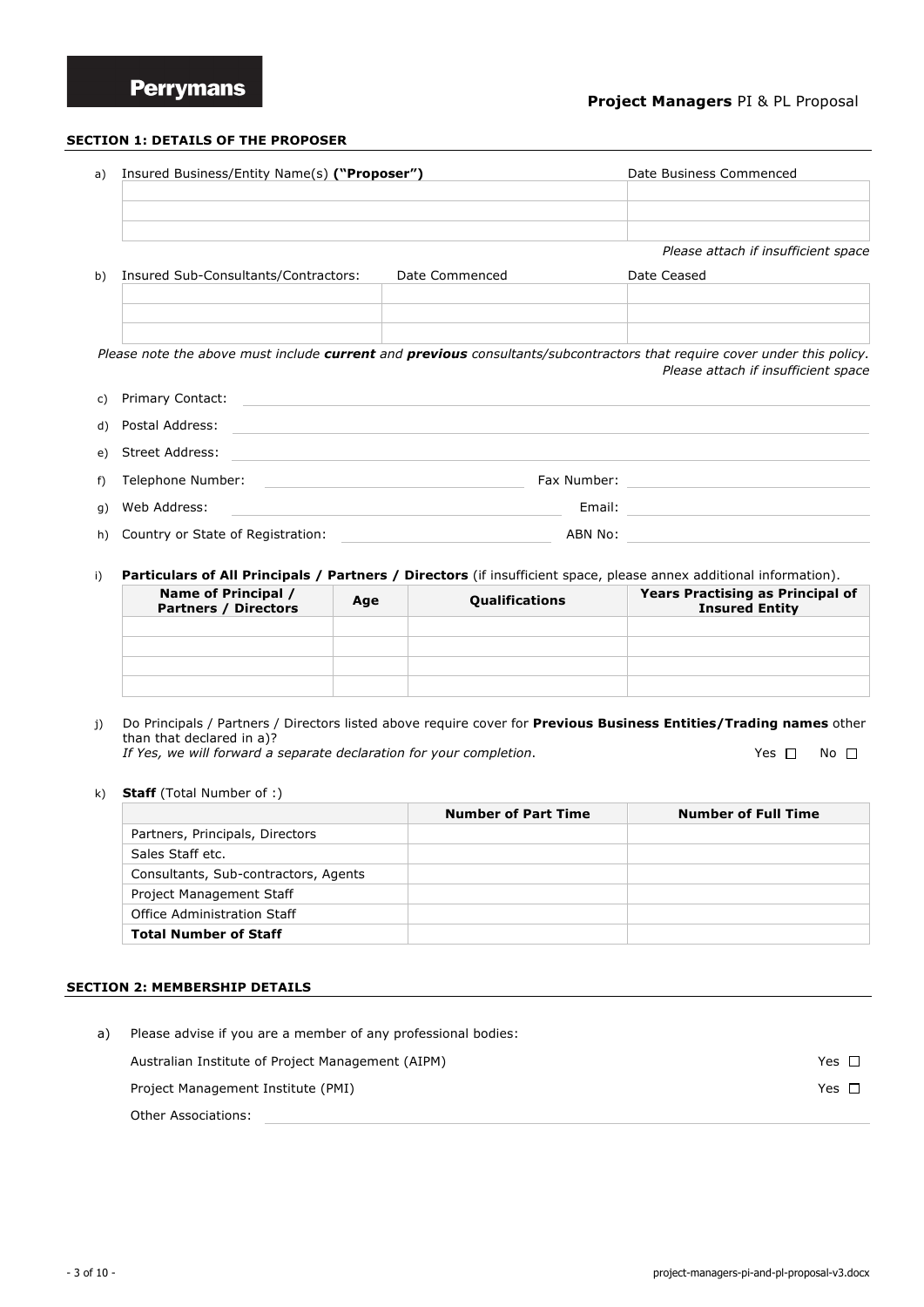### **SECTION 3: CATEGORY & ACTIVITY SPLIT**

a) Please advise percentage of activities in following areas **for Insureds and Consultants, Subcontractors & Agents to be insured under this policy**

**Construction Related Activitie**s – Work for the **current year** where activities are related to or have application to construction, manufacturing, engineering or similar type industries **irrespective of the involvement.**

**Non-Construction Related Activities** – Work for the **current year** that **does not relate to** construction, manufacturing, engineering or similar type industries ie. Business management processes, training, planning, marketing and the like etc.

If in doubt please contact our office.

#### **Before completing please review all the categories carefully**

Where FULL DETAIL is required, please advise the description of projects, your role/responsibility and total fees earned for any one project.

|                              |                                                                                                                                                | <b>Performed By Insured</b>                                | Sub-                                                               |                                                                      |
|------------------------------|------------------------------------------------------------------------------------------------------------------------------------------------|------------------------------------------------------------|--------------------------------------------------------------------|----------------------------------------------------------------------|
|                              |                                                                                                                                                | <b>Construction</b><br><b>Related</b><br><b>Activities</b> | Non-<br><b>Construction</b><br><b>Related</b><br><b>Activities</b> | <b>Contracted Out</b><br>to others not<br>covered by<br>this policy* |
|                              | <b>Business Services</b> (Where you are engaged to or actually undertake the following activities)                                             |                                                            |                                                                    |                                                                      |
|                              | <b>Compliance Reviews</b>                                                                                                                      | $\%$                                                       | $\%$                                                               | $\frac{1}{2}$                                                        |
| $\qquad \qquad \blacksquare$ | Consultant / Advice Only (requires explanation)                                                                                                | $\frac{0}{0}$                                              | %                                                                  | $\%$                                                                 |
| $\qquad \qquad \blacksquare$ | Corporate Consulting (Senior Management Advisory<br>only - Excluding Mergers & Acquisitions)                                                   | $\%$                                                       | $\%$                                                               | %                                                                    |
| $\qquad \qquad \blacksquare$ | <b>Operational Process Review</b>                                                                                                              | $\frac{0}{0}$                                              | $\%$                                                               | $\%$                                                                 |
|                              | Strategic Planning and Marketing                                                                                                               | $\%$                                                       | $\%$                                                               | %                                                                    |
|                              | Training                                                                                                                                       | $\frac{0}{0}$                                              | $\%$                                                               | $\%$                                                                 |
|                              | Other* - Please provide FULL DETAIL:                                                                                                           | $\frac{0}{0}$                                              | $\%$                                                               | $\%$                                                                 |
|                              |                                                                                                                                                |                                                            |                                                                    |                                                                      |
|                              | Project Management Services (where you are solely undertaking project management of the following activities)                                  |                                                            |                                                                    |                                                                      |
|                              | Business Services - Strategic / Process / Marketing<br>Reviews                                                                                 | $\%$                                                       | $\%$                                                               | %                                                                    |
|                              | Business Services - Compliance / Consulting<br>(Excluding Mergers & Acquisitions Advice)                                                       | $\frac{0}{0}$                                              | $\%$                                                               | $\%$                                                                 |
|                              | Business Services - Training                                                                                                                   | $\frac{0}{0}$                                              | $\%$                                                               | $\%$                                                                 |
| $\qquad \qquad \blacksquare$ | Construction                                                                                                                                   | $\%$                                                       | $\%$                                                               | %                                                                    |
|                              | <b>Contract Administration &amp; Management</b>                                                                                                | $\%$                                                       | $\%$                                                               | %                                                                    |
| $\overline{\phantom{m}}$     | Design / Engineering                                                                                                                           | $\%$                                                       | $\%$                                                               | %                                                                    |
|                              | <b>Feasibility Studies</b>                                                                                                                     | $\frac{0}{0}$                                              | $\%$                                                               | $\%$                                                                 |
|                              | Surveying                                                                                                                                      | $\%$                                                       | $\%$                                                               | %                                                                    |
| $\overline{\phantom{a}}$     | <b>Information Technology</b><br>(Excluding any technical IT work eg. NO<br>programming, website design, hardware and<br>software maintenance) | $\%$                                                       | $\%$                                                               | $\frac{0}{0}$                                                        |
|                              | Other* - Please provide FULL DETAIL:                                                                                                           | $\frac{0}{0}$                                              | $\%$                                                               | $\%$                                                                 |
|                              |                                                                                                                                                |                                                            |                                                                    |                                                                      |
|                              | Design & Engineering Services (Where you are engaged to or actually undertake the following activities)                                        |                                                            |                                                                    |                                                                      |
|                              | Architectural                                                                                                                                  | $\%$                                                       | N/A                                                                | $\%$                                                                 |
| $\overline{\phantom{0}}$     | Chemical                                                                                                                                       | $\frac{0}{0}$                                              | N/A                                                                | $\frac{0}{0}$                                                        |
| -                            | Civil                                                                                                                                          | $\frac{0}{0}$                                              | N/A                                                                | $\frac{0}{0}$                                                        |
| $\overline{\phantom{m}}$     | Communication                                                                                                                                  | $\frac{0}{0}$                                              | N/A                                                                | $\frac{1}{2}$                                                        |
|                              | Drafting                                                                                                                                       | $\frac{0}{0}$                                              | N/A                                                                | $\%$                                                                 |
| $\overline{\phantom{0}}$     | Structural                                                                                                                                     | $\frac{1}{2}$                                              | N/A                                                                | $\%$                                                                 |

*\* Activities continued over next page*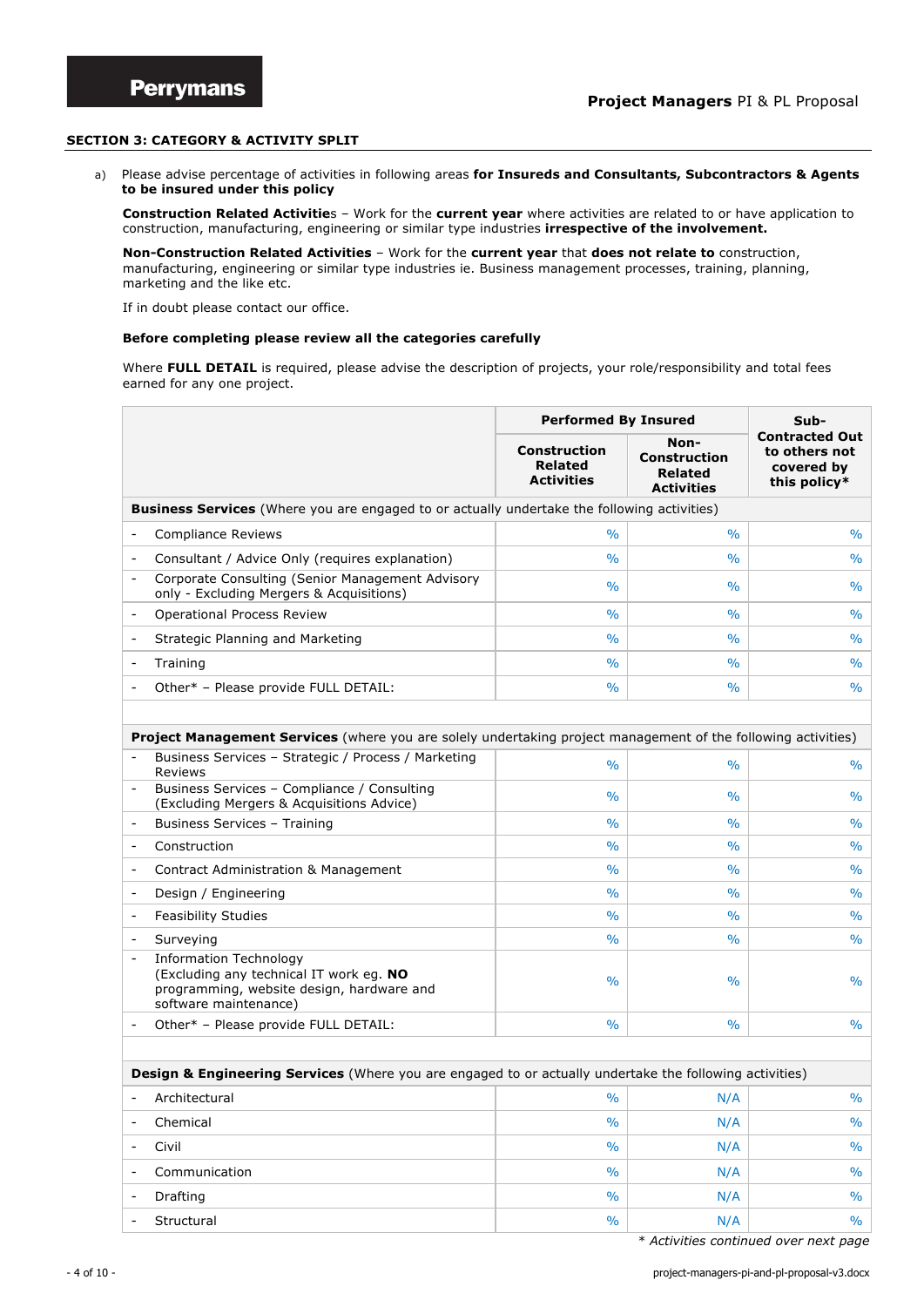## **Project Managers** PI & PL Proposal

|                                               | Electrical                                                                                                                                        | $\frac{0}{0}$ | N/A           | $\frac{0}{0}$ |
|-----------------------------------------------|---------------------------------------------------------------------------------------------------------------------------------------------------|---------------|---------------|---------------|
| $\overline{\phantom{a}}$                      | Environmental                                                                                                                                     | $\frac{0}{0}$ | N/A           | $\frac{0}{0}$ |
| $\overline{\phantom{a}}$                      | Fire                                                                                                                                              | $\frac{0}{0}$ | N/A           | $\frac{0}{0}$ |
|                                               | Geotechnical                                                                                                                                      | $\frac{0}{0}$ | N/A           | $\frac{0}{0}$ |
|                                               |                                                                                                                                                   |               |               |               |
| $\overline{\phantom{a}}$                      | Hydraulic                                                                                                                                         | $\%$          | N/A           | $\%$          |
| $\overline{\phantom{a}}$                      | Interior                                                                                                                                          | $\frac{0}{0}$ | N/A           | $\frac{0}{0}$ |
|                                               | Landscape                                                                                                                                         | $\frac{0}{0}$ | N/A           | $\frac{0}{0}$ |
| $\overline{\phantom{a}}$                      | Marine                                                                                                                                            | $\frac{0}{0}$ | N/A           | $\frac{0}{0}$ |
| $\overline{\phantom{a}}$                      | Mechanical                                                                                                                                        | $\frac{0}{0}$ | N/A           | $\frac{0}{0}$ |
| $\overline{\phantom{a}}$                      | Process Control Systems                                                                                                                           | $\frac{0}{0}$ | N/A           | $\%$          |
| $\overline{\phantom{0}}$                      | <b>Town Planning</b>                                                                                                                              | $\frac{0}{0}$ | N/A           | $\frac{0}{0}$ |
| $\qquad \qquad \blacksquare$                  | Transportation                                                                                                                                    | $\frac{0}{0}$ | N/A           | $\%$          |
|                                               | Other* - Please provide FULL DETAIL:                                                                                                              | $\frac{0}{0}$ | $\%$          | $\frac{0}{0}$ |
|                                               |                                                                                                                                                   |               |               |               |
|                                               | <b>Surveying Services</b> (Where you are engaged to or actually undertake the following activities)                                               |               |               |               |
|                                               | Cadastral                                                                                                                                         | $\frac{0}{0}$ | N/A           | $\frac{0}{0}$ |
| $\overline{\phantom{a}}$                      | Engineering                                                                                                                                       | $\frac{0}{0}$ | N/A           | $\frac{0}{0}$ |
| $\overline{\phantom{a}}$                      | <b>Building</b>                                                                                                                                   | $\frac{0}{0}$ | N/A           | $\frac{0}{0}$ |
|                                               | Marine                                                                                                                                            | $\%$          | N/A           | $\%$          |
| $\overline{\phantom{a}}$                      | Hydrographic                                                                                                                                      | $\frac{0}{0}$ | N/A           | $\frac{0}{0}$ |
|                                               | Quantity                                                                                                                                          | $\frac{0}{0}$ | N/A           | $\frac{0}{0}$ |
|                                               | Other* - Please provide FULL DETAIL:                                                                                                              | $\frac{0}{0}$ | $\frac{0}{0}$ | $\frac{0}{0}$ |
|                                               |                                                                                                                                                   |               |               |               |
|                                               | <b>Construction Management Services</b>                                                                                                           |               |               |               |
|                                               | <b>Onsite Construction Management</b><br>(Management of Trades and physical works, does<br>not include incidental site visits as Project Manager) | $\frac{0}{0}$ | N/A           | $\frac{0}{0}$ |
|                                               |                                                                                                                                                   |               |               | $\frac{9}{6}$ |
| 100%<br><b>Total</b><br>$+$ $N$<br>$\Delta H$ |                                                                                                                                                   |               |               |               |

*\*NB: Other Activities require referral to the Insurer* 

## b) **Other / Past Activities**

Have you **ever** performed any activities that have not been identified in the above table that are to be covered by this policy?

Yes  $\square$  No  $\square$ 

If Yes please provide **FULL DETAIL**: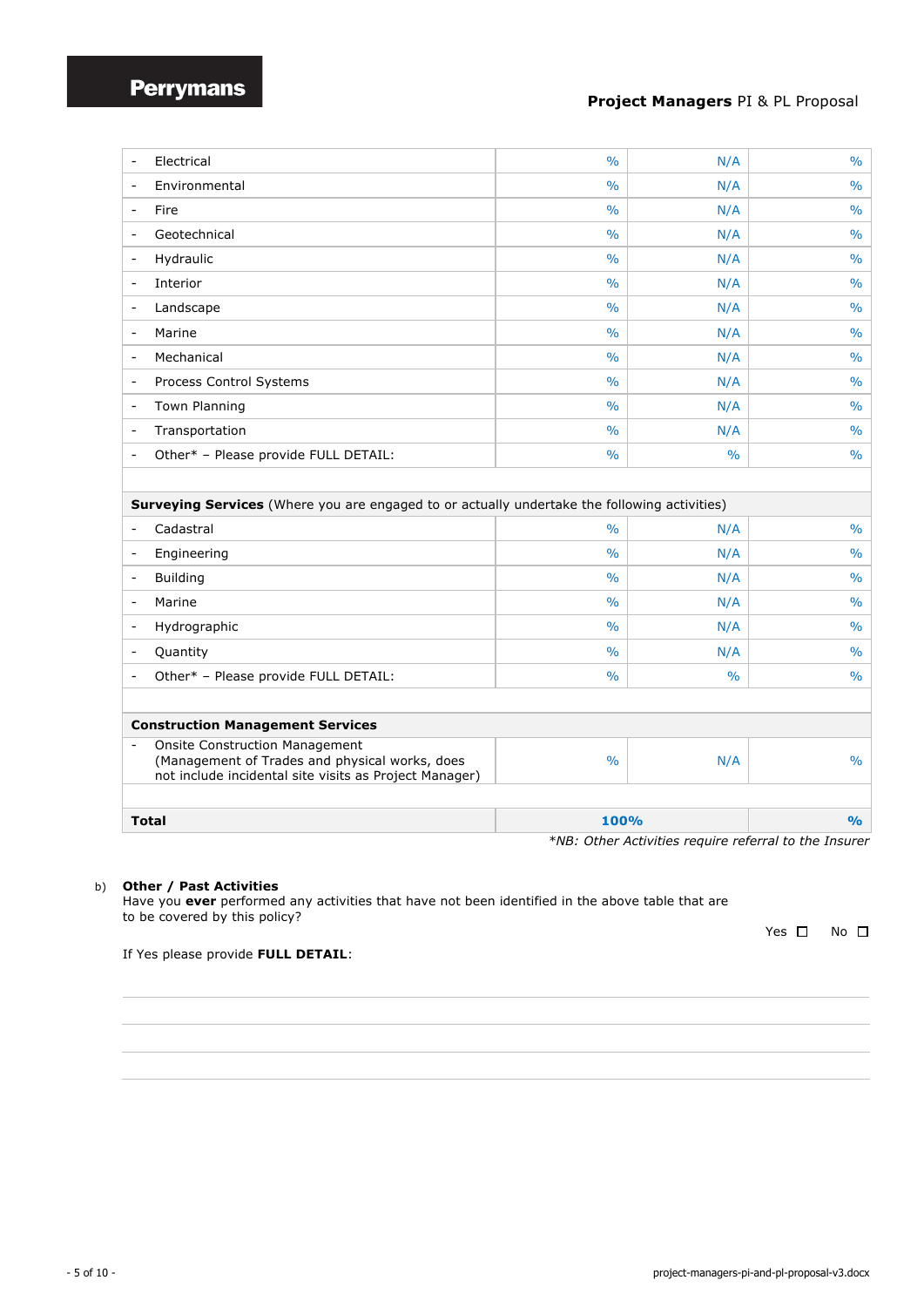## c) **Project Sign Off and/or Design /Engineering Activities**

Are you or have you (or any other party that is covered by this policy) ever been:

#### i. **responsible for ultimate sign off** of projects, or

ii. do you (or any other party that is covered by this policy) **provide design and/or engineering activities** in the following fields:

|                          | Contaminated Site Clean Up/ Remediation                                                                                                                                                   | Yes $\Box$     | No $\square$    |
|--------------------------|-------------------------------------------------------------------------------------------------------------------------------------------------------------------------------------------|----------------|-----------------|
|                          | Corporate Advisory (including financial advice, and mergers and acquisitions)                                                                                                             | Yes.<br>$\Box$ | No $\square$    |
|                          | Defence projects in connection with weapons systems, security systems, control<br>engineering, or mission critical systems                                                                | Yes $\Box$     | No <sub>1</sub> |
| $\overline{\phantom{a}}$ | Design or Engineering in connection with Mines, Mine Management, Mine<br>Environmental, or Mining Project Management activities (excluding above ground<br>mining support infrastructure) | Yes $\Box$     | No □            |
|                          | Petro-Chemical/ Refineries/ Fertilisers/ Ammonia Plants                                                                                                                                   | Yes $\Box$     | No $\square$    |
|                          | Structural Design or Construction of Power Stations,                                                                                                                                      | Yes $\Box$     | $No$ $\Box$     |
|                          | Dams                                                                                                                                                                                      | Yes $\Box$     | $No$ $\Box$     |
|                          | Railways                                                                                                                                                                                  | Yes<br>$\Box$  | $No$ $\Box$     |
|                          | Silos                                                                                                                                                                                     | Yes $\Box$     | $No$ $\Box$     |
|                          | Theme / Fun Parks                                                                                                                                                                         | Yes $\Box$     | $No$ $\Box$     |
|                          | Tunnels for road or rail                                                                                                                                                                  | Yes<br>□□      | No $\square$    |
|                          | If Yes to any of the above, please provide FULL DETAIL:                                                                                                                                   |                |                 |
|                          |                                                                                                                                                                                           |                |                 |

## d) **Asbestos, Pest and Pre-purchase Property Inspections and Certification**  Have you or any of your contractors ever provided Asbestos, Pest and/or Pre-purchase Inspections and/or Certification?  $\Box$  No  $\Box$  No  $\Box$ e) **Construction Related Activities** Are you responsible for **ultimate sign off** of any **Construction Related projects exceeding \$50M** in total overall contract value? Yes  $\square$  No  $\square$ f) **Contractual Agreements – Waivers of Subrogation** Other than for your Consultants, Subcontractors and Agents insured under this cover do you ever enter into agreements (ie. hold harmless) or otherwise waive any legal right or entitlement that you may have. Yes  $\square$  No  $\square$ g) **Contractual Agreements – Increased Contractual Liability** Do you ever enter into agreements that may serve to increase your liability above that which you would normally be liable in the absence of such a contract (ie. including but not limited to any express guarantee, warranty, contractual penalty or liquidated damages, or any duty or obligation assumed by the Insured that is not assumed in the normal conduct of the Insured business) Yes  $\square$  No  $\square$

h) **Manual Works**  Do you, or any contractors engaged to you undertake any manual works ie. Construction Works or Geotechnical drilling?  $\Box$  No  $\Box$  No  $\Box$ 

If you answer YES to any of the above we will need **FULL DETAIL** of your involvement in the above. Your risk will need to be referred to the Insurer for consideration: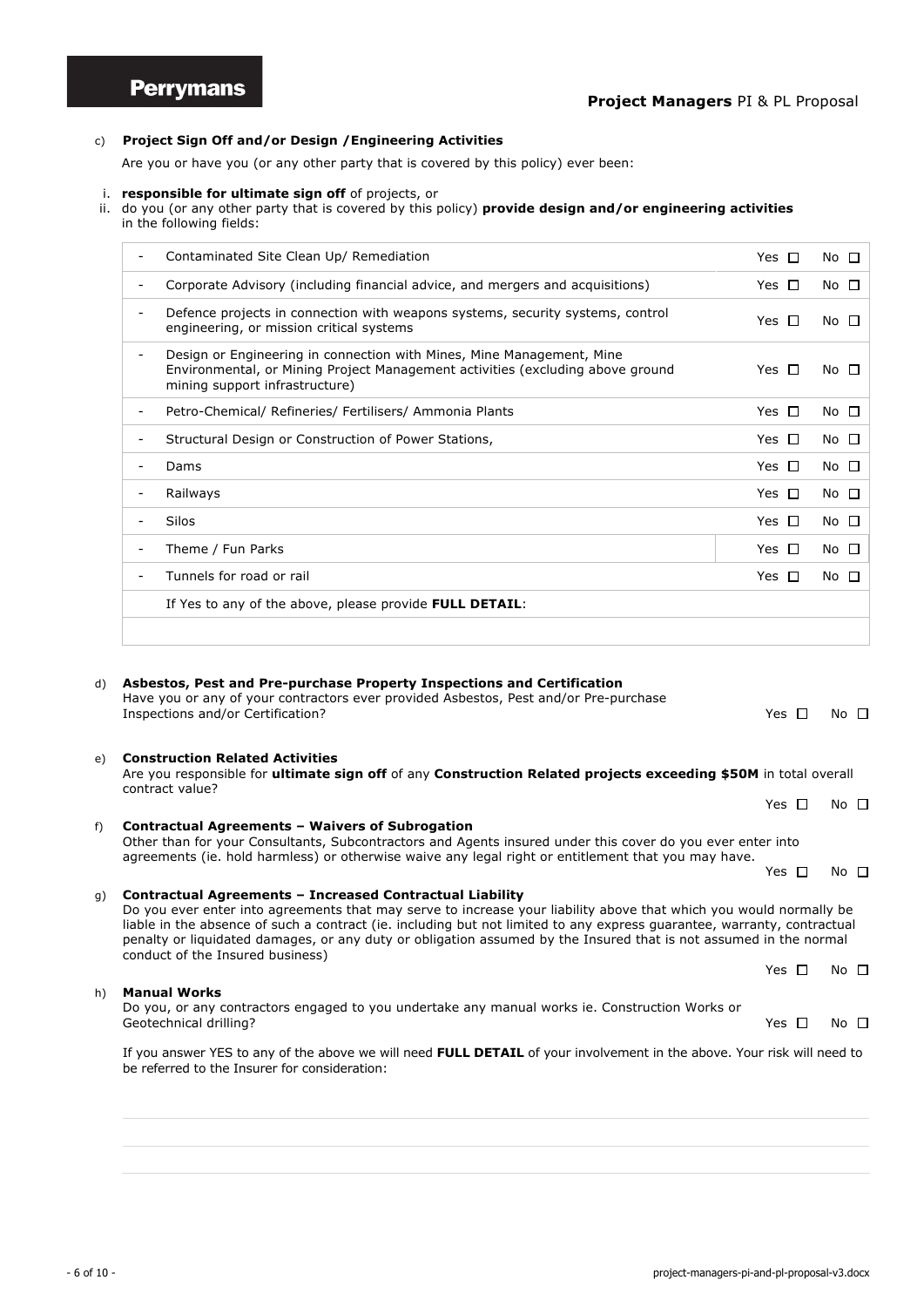i) Please give a brief description of the project, contract value, type of structure and fees derived from the two largest Contracts / Projects undertaken by **you** (as declared in Section 1 a) ie. Not as an Employee) during the last 5 years.

**For new businesses,** please describe projects you are likely to undertake.

| Contract 1           |                                            |                             |                                |  |  |  |  |  |  |
|----------------------|--------------------------------------------|-----------------------------|--------------------------------|--|--|--|--|--|--|
| Brief<br>Description |                                            |                             |                                |  |  |  |  |  |  |
| Location             | <b>Professional Role</b> (ie. engaged as ) | <b>Total Contract Value</b> | <b>Actual / Estimated Fees</b> |  |  |  |  |  |  |
|                      |                                            | ፍ                           | Œ<br>ு                         |  |  |  |  |  |  |

| <b>Contract 2</b>                  |                                           |                             |                                |
|------------------------------------|-------------------------------------------|-----------------------------|--------------------------------|
| <b>Brief</b><br><b>Description</b> |                                           |                             |                                |
| Location                           | <b>Professional Role</b> (ie. engaged as) | <b>Total Contract Value</b> | <b>Actual / Estimated Fees</b> |
|                                    |                                           | \$                          | \$.                            |

#### **SECTION 4: INCOME DETAILS**

a) Please provide details of fees:

| <b>Prior Financial Years Gross Fees:</b><br>(Including total fees earned by Insured & paid to<br>Consultants, Subcontractors and Agents)         | <b>State Financial Year:</b><br>(eq 14/15) |  |
|--------------------------------------------------------------------------------------------------------------------------------------------------|--------------------------------------------|--|
| <b>Current Financial Years Fees (Estimated):</b><br>(Including total fees earned by Insured & paid to<br>Consultants, Subcontractors and Agents) | <b>State Financial Year:</b><br>(eq 15/16) |  |

b) Please provide a percentage (%) breakdown of the fee income by State or Territory (Based on Previous Financial year):

| <b>State</b> | <b>NSW</b> | <b>VIC</b> | <b>OLD</b> | <b>SA</b> | <b>WA</b> | <b>ACT</b> | <b>NT</b> | <b>TAS</b> | O/Seas | <b>Total</b> |
|--------------|------------|------------|------------|-----------|-----------|------------|-----------|------------|--------|--------------|
| %            |            |            |            |           |           |            |           |            |        | 100%         |

#### **SECTION 5: INSURANCE HISTORY**

a) Are you currently insured for Professional Indemnity?  $\Box$  Yes  $\Box$  No  $\Box$ 

*If yes, please complete the table below for the last 5 years.*

| Name of Insurer & Broker | <b>Period Insured</b> | <b>Sum Insured</b> | <b>Excess</b> |
|--------------------------|-----------------------|--------------------|---------------|
|                          |                       |                    |               |
|                          |                       |                    |               |
|                          |                       |                    |               |
|                          |                       |                    |               |
|                          |                       |                    |               |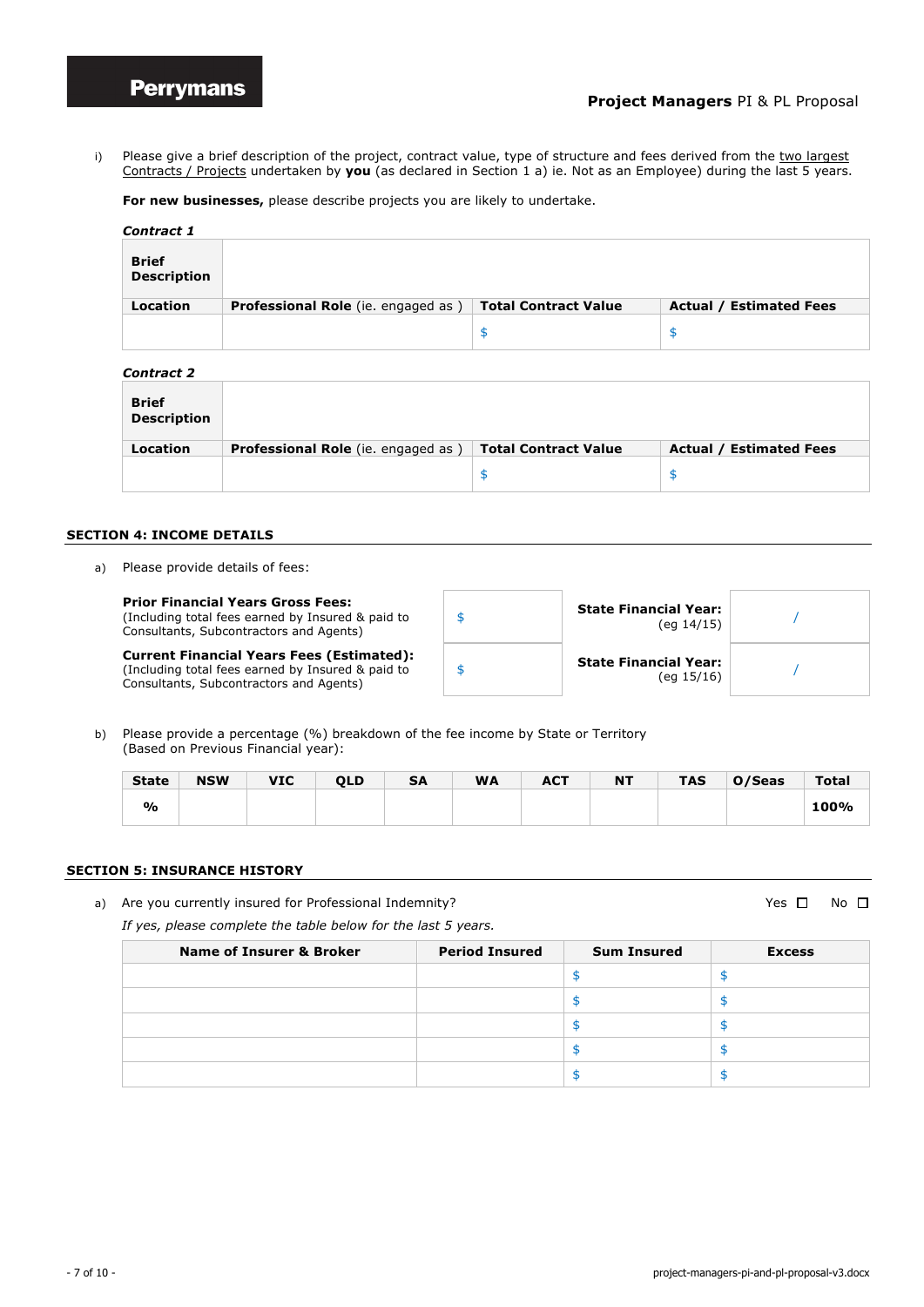**Perrymans** 

## **Project Managers** PI & PL Proposal

b) After appropriate enquiry, has the proposer, or any party to be covered by this policy:

|      | i. ever had a professional indemnity or liability insurance policy refused, cancelled or avoided,<br>had a renewal declined (other than insurer exiting that area of insurance), or had special terms     |              |             |
|------|-----------------------------------------------------------------------------------------------------------------------------------------------------------------------------------------------------------|--------------|-------------|
|      | or restrictions imposed?                                                                                                                                                                                  | Yes <b>F</b> | $No$ $\Box$ |
|      | ii. Ever been subject to disciplinary proceedings for professional misconduct?                                                                                                                            | Yes Г        | $No$ $\Box$ |
| iii. | Had any claim(s) been made against you for professional negligence, error or omission, bodily injury<br>or property damage, in the past 5 years where the value of all claims notified exceed \$20,000    |              |             |
|      | including current reserves                                                                                                                                                                                | Yes Г        | No $\Box$   |
|      | iv. Aware of any circumstances not already notified to insurers which may give rise to a Claim<br>against you or any other party to be covered by this policy?                                            | Yes Г        | No $\Box$   |
|      | If you answered YES to (i) & (ii) please provide FULL DETAILS on your letterhead by separate attachment<br>If you answered YES to (iii) & (iv) please complete claim addendum at the end of this proposal |              |             |

In all cases supporting detail should be provided.

#### **SECTION 6: LIMIT OF INDEMNITY REQUIRED**

a) Please select the amount of Indemnity required: *\* Please indicate whether you also require cover for Public Liability*

| <b>Professional Indemnity</b> |  | <b>Public Liability</b>   |  |  |
|-------------------------------|--|---------------------------|--|--|
| \$1,000,000                   |  | \$10,000,000              |  |  |
| \$2,000,000                   |  | \$20,000,000              |  |  |
| \$5,000,000                   |  |                           |  |  |
| Other – Please State: $$$     |  | Other - Please State: $$$ |  |  |

#### b) **Retroactive Cover**

This extends cover under the policy (to which this proposal relates) for liabilities arising from work as declared in this proposal. No cover will be provided under the policy (to which this proposal relates) for known claims and circumstances. The recommended date should be **"unlimited"** where previous business / prior entity cover exists.

*Please state date from which retroactive cover is required:*

| Currently Insured:                            | Unlimited                              |  |
|-----------------------------------------------|----------------------------------------|--|
|                                               | Policy Commencement/Inception          |  |
| Where cover is <b>not</b> currently in Place: | Unlimited (Additional Premium Charged) |  |

## c) **Optional Extensions:**

| Employment Practices Liability                                            |  |
|---------------------------------------------------------------------------|--|
| 2 Reinstatements of the Sum Insured (Policy Provides for 1 reinstatement) |  |

#### d) **Uninsured Risks** – Additional Insurances you may require

| Office Insurance                                                       |  |
|------------------------------------------------------------------------|--|
| Worker's Compensation (According to State Legislation)                 |  |
| Corporate Travel                                                       |  |
| Management Liability, Statutory Liability, Pecuniary Fines & Penalties |  |
| Other:                                                                 |  |

If you have ticked any of the above, we will forward separate declarations for your completion.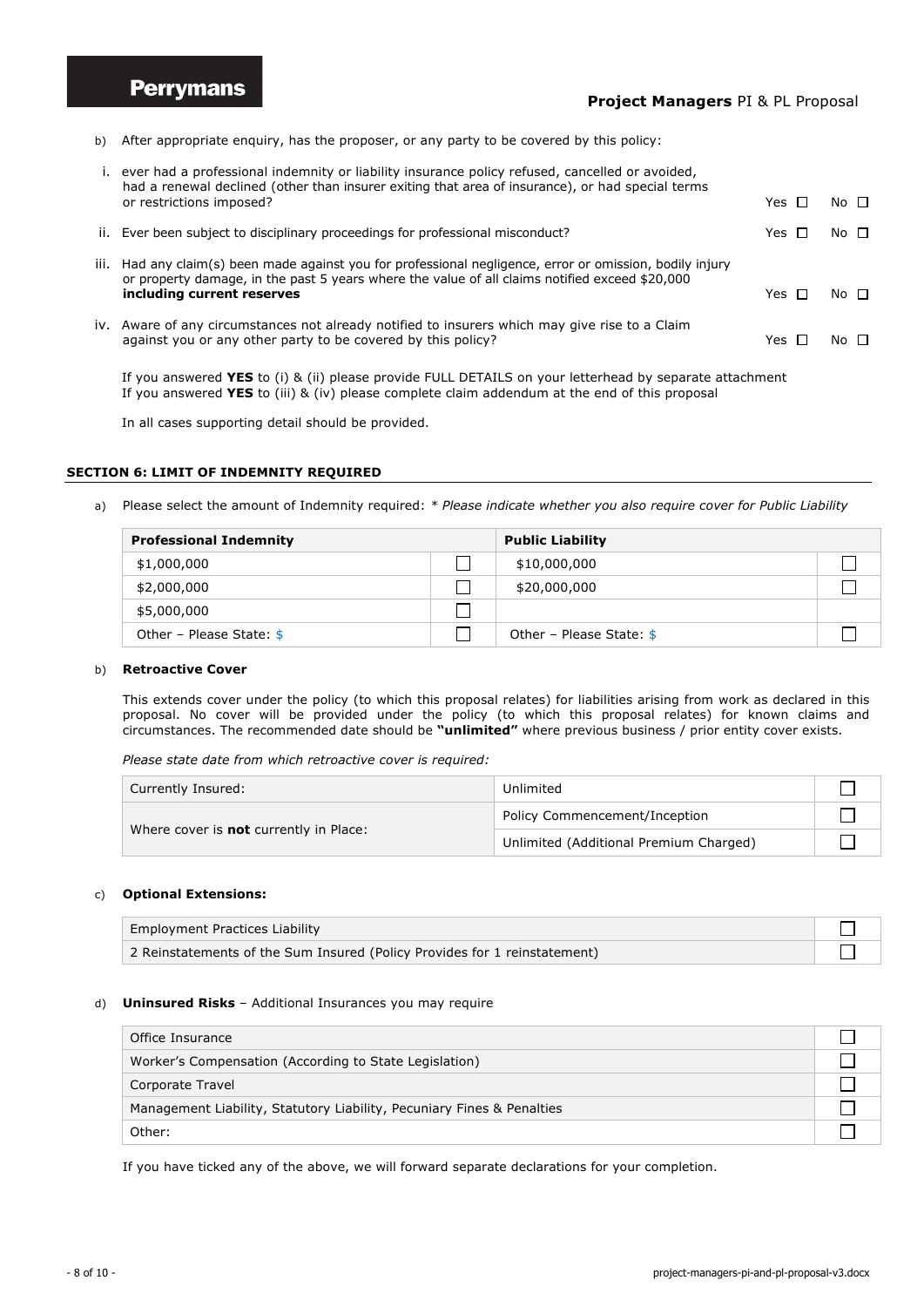#### **SECTION 7: DECLARATION**

#### **Consultants, Subcontractors & Agents**

The PMI Insurance Facility can provide cover for consultants, subcontractors and agents **PROVIDED THAT they under the direct control / supervision of the Insured provided the professional activities are the same as that declared by the Insured and they are declared in Section 1 b) of this proposal**. Cover for consultants, subcontractors and agents are subject to no other cover being in place.

**Please note** it is the responsibility of the Proposer to ensure that all consultants, subcontractors and agents are appropriately qualified / experienced for the role they are undertaking.

| I/We confirm that all consultants, subcontractors and agents are engaged to undertake<br>professional activities same as the Insured: | $N/A$ $\Box$ | Yes $\Box$ | $No$ $\Box$ |
|---------------------------------------------------------------------------------------------------------------------------------------|--------------|------------|-------------|
| I/We confirm that all consultants, subcontractors and agents are appropriately qualified<br>when engaged by the Insured:              | $N/A$ $\Box$ | Yes $\Box$ | $No$ $\Box$ |

After Inquiry, I the undersigned declare that:

- 1. I have read and understood the **IMPORTANT NOTICES RELATING TO THIS PROPOSAL** at the start of this proposal form.
- 2. I confirm that I am authorised to act for and on behalf of all persons/parties who may be entitled to indemnity under any policy which may be issued pursuant to this proposal form and I acknowledge that I am completing the proposal on their behalf.
- 3. The statements and particulars in this Proposal (which includes any attachments and information supplied) are true and correct and that I have not misstated or supressed any facts that may be material.
- 4. I acknowledge that I have a continuing obligation to notify you of any material changes. Should any material facts alter between the date of this Proposal (which includes any attachments and information supplied) and entering into any contract of insurance to which this Proposal (which includes any attachments and information supplied) relates, I will advise you immediately.
- 5. I understand and agree that this Proposal (which includes any attachments and information supplied) will form the basis of any Contract of Insurance arranged.
- 6. I understand that the signing of this proposal form does not bind the proposer or insurer to complete this insurance.

| DATE:                          |  |  |  |
|--------------------------------|--|--|--|
| <b>FOR &amp; ON BEHALF OF:</b> |  |  |  |
| <b>SIGNATURE:</b>              |  |  |  |
| <b>NAME:</b>                   |  |  |  |
| <b>POSITION:</b>               |  |  |  |

#### **HOW TO CONTACT PERRYMANS:**

| Address:   | PO Box 596   KENT TOWN SA 5071   Australia                        |
|------------|-------------------------------------------------------------------|
| Telephone: | 08 8362 7127 (If dialling from outside Australia +61 8 8362 7127) |
| Fax:       | 08 8362 3131 (If dialling from outside Australia +61 8 8362 3131) |
| E-mail:    | admin@perrymans.com                                               |